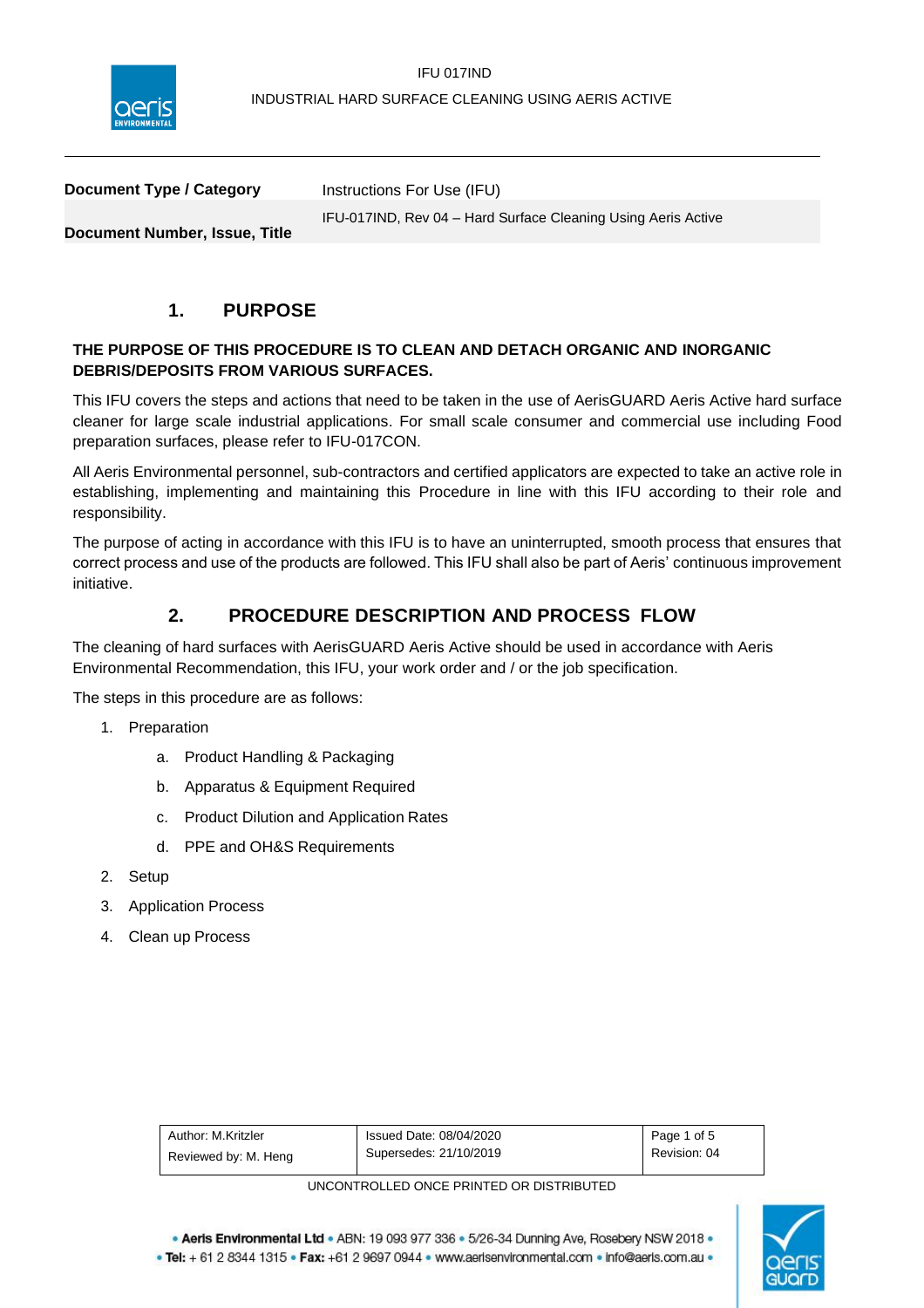

# **3. PROCEDURE**

- 1. Preparation
	- a. Product Handling & Packaging

Applicators should consult the product Safety Data Sheet (SDS) prior to use and handling.

AerisGUARD Aeris Active products comes in a ready to use formulation. The product is available in 5 Litre Bulk containers with a shelf life of 2 years from the date of manufacture.

Where not using the Aeris Active approved trigger spray bottle, a spray bottle with a large 'wet droplet' spray pattern that is self-venting is required. Ensure to return any left-over Aeris Active into the original Aeris Active 5L container.

Always store the product out of direct sunlight and not exposed to hot environments for extended periods of time.

b. Apparatus & Equipment Required

SPOT CLEANING

- Delivery device depending on scale of job:
- Pump pack for larger jobs
- Smaller spray bottle
- Rags (Microfibre cloths recommended)
- Bucket(s)

If INTENSIVE MOULD REMEDIATION is necessary the equipment needed will include all or some of the following –

- Drying equipment
- Monitoring/Testing Equipment
- Containment Equipment
- Hand Tools (Screwdrivers, Hammer, Saw, Pliers etc.).
- **HEPA Vacuum**
- **Buckets**
- Microfibre Cloths
- RCD (Residual Current Device).

This equipment list is a suggestion only and may not include all equipment needed. If unsure of procedure and intend conducting mould remediation without using a reputable company it is highly recommended to look at IICRC R520-2015 or look at material such as Mould Workers Handbook.

If you need an inspection to assess level of remediation to be undertaken please call Aeris +612 83441315 for a list of qualified mould remediators in your area.

| Author: M.Kritzler   | Issued Date: 08/04/2020 | Page 2 of 5  |
|----------------------|-------------------------|--------------|
| Reviewed by: M. Heng | Supersedes: 21/10/2019  | Revision: 04 |

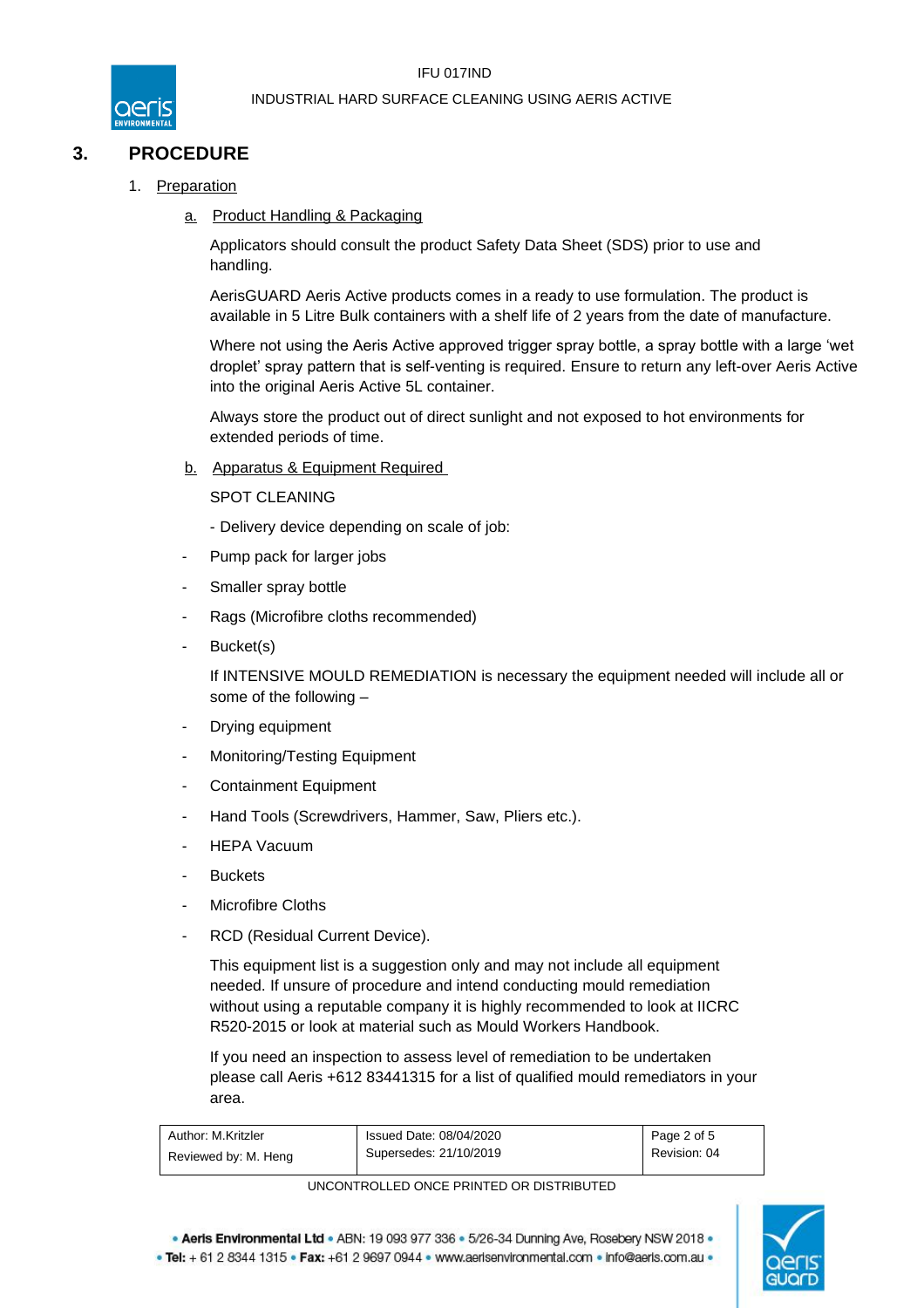

## INDUSTRIAL HARD SURFACE CLEANING USING AERIS ACTIVE

## c. Product Dilution and Application Rates

The product does NOT require dilution and is ready to use.

Application rates depend on the surface being cleaned and the level of soiling present.

Suggested Application Rates:

60ml per sq. m clean Surface 100ml per sq. m dirty surface 150ml per sq. m heavily soiled surface

## **This product should not be fogged or sprayed with a fine mist unless following Aeris' FOGGING IFU for this product.**

- d. PPE and OH&S Requirements
	- Gloves *(hi density rubber arerecommended)*
	- Full or half face masks with filters rated for pesticides and solvents,
	- Safety goggles *(Wraparound Clear arerecommended)*
	- Disposable suit is recommended to keep clean if appropriate to the job being undertaken.
	- Type 1 heavy duty safety boots should always be worn.

Note\* Other safety equipment may be required. OH&S requirements can vary geographically or by project nature.

## 2. Setup

- a. Ensure that the area being cleaned is closed off from public access. Any equipment in the area is "off line / isolated from operation" prior to and during the entire cleaning process.
- b. If using any electrical equipment ensure it is protected by a (RCD) Residual Current Device to protect the user from electrical shock.
- c. Ensure equipment being used is in good working order & tagged (if necessary).
- d. Other parts of the system may need to be covered as well, e.g. fan motor and sensors located near the area to be treated.

## 3. Application Process

- a. Preparation of the surface prior to the application of the AerisGUARD Aeris Active is to first remove the bulk dust and debris. Depending on the environment and the level of visible dirt, dust and debris the use of a HEPA rated vacuum cleaner is recommended. If the contaminated area is greater than 2 m<sup>2</sup> it is recommended to set up containment walls and put the area under negative pressure.
- b. Use AerisGUARD Aeris Active and clean microfibre cloths (see attached recommendation on the use of microfibre cloth) to clean and agitate the surface.
- c. AerisGUARD Aeris Active not only cleans & disinfects (hospital grade), it also provides the triple action of: it removes mould & mildew; it bleaches the discolouration which can be left by the dead organisms, and it leaves behind on the clean and disinfected treated surface an invisible anti-

| Author: M.Kritzler   | Issued Date: 08/04/2020 | Page 3 of 5  |
|----------------------|-------------------------|--------------|
| Reviewed by: M. Heng | Supersedes: 21/10/2019  | Revision: 04 |

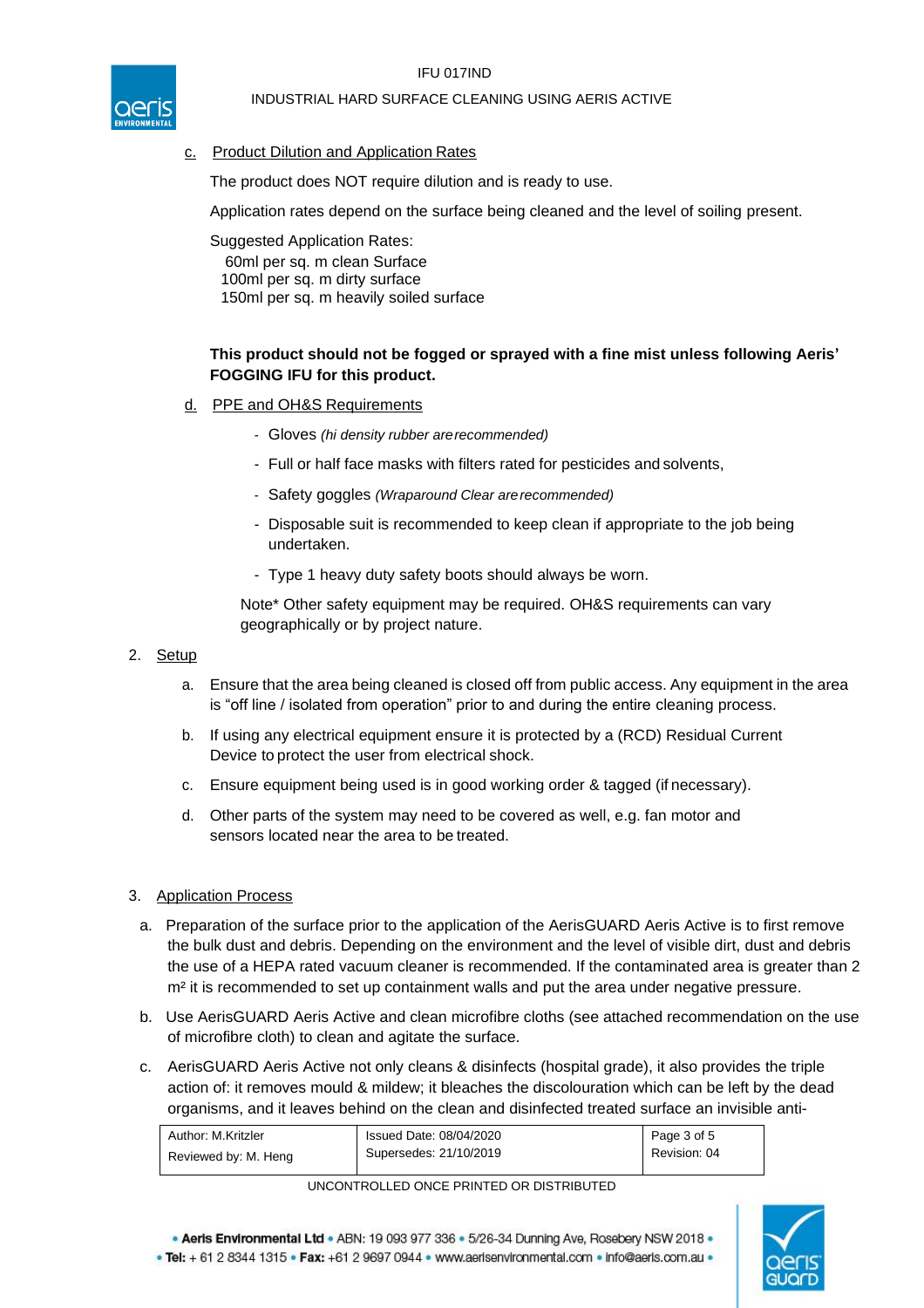#### IFU 017IND



## INDUSTRIAL HARD SURFACE CLEANING USING AERIS ACTIVE

microbial quat/polymer barrier film that lasts for up to 3 months when it remains dry on non contact surfaces.

d. The invisible anti-microbial film is replaced by re-application. There is no build-up from repeated applications.

AerisGUARD Aeris Active is compatible with the vast majority of surfaces both natural and synthetic which are most prone to mould colonisation. Aeris Active is not compatible with copper material.

Aeris Environmental recommend that the AerisGUARD Aeris Active be first tried on a small area of the surface to be cleaned to ensure that no bleaching occurs.

## **All personal safety equipment must be worn for the remainder of the procedure.**

The cleaning solution should be sprayed onto affected area and wiped clean using a rag/cloth or scouring pad dependent on the surface being cleaned. Do not use scouring pad or anything that might scratch the surface if this will be a problem.

Spray product directly onto affected area and let sit on the area prior to wiping it off if the soiling is difficult to remove.

Use a jet or fan setting when spraying Aeris Active with care taken not to spray a fine mist.

- 4. Clean Up
	- **-** Ensure that all equipment is rinsed.
	- Leave the worksite as you found it.
	- **-** Remove and dispose of all empty product containers.
	- **-** Remove all rubbish you have taken on site / any plastic sheeting blocking ductwork.
	- **-** Return any machinery to correct operational function.
	- **-** All traces of dirt must be removed before leaving site.

| Author: M.Kritzler   | Issued Date: 08/04/2020 | Page 4 of 5  |
|----------------------|-------------------------|--------------|
| Reviewed by: M. Heng | Supersedes: 21/10/2019  | Revision: 04 |